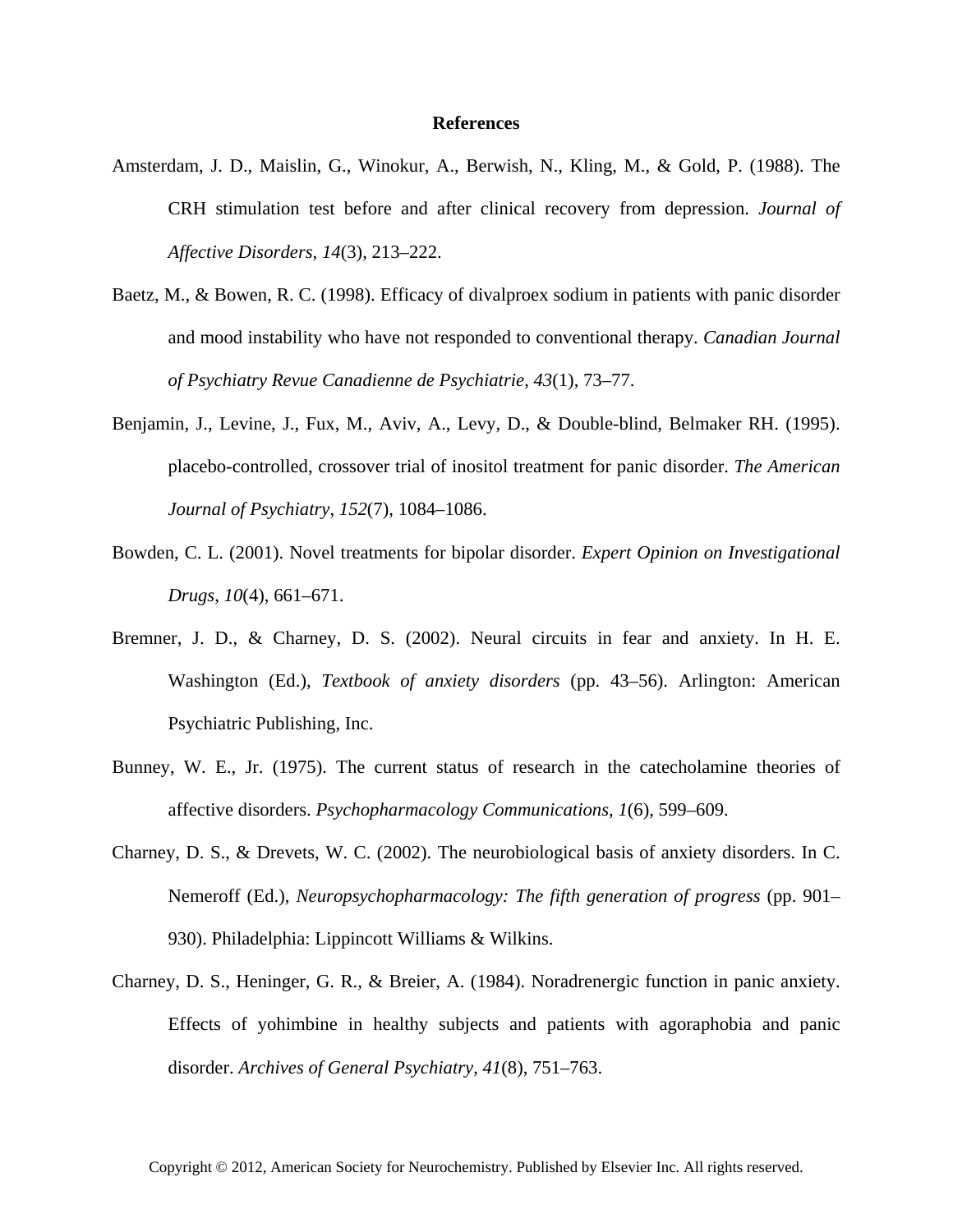- Clark, R. D., Canive, J. M., Calais, L. A., Qualls, C. R., & Tuason, V. B. (1999). Divalproex in posttraumatic stress disorder: An open-label clinical trial. *Journal of Traumatic Stress*, *12*(2), 395–401.
- Coccaro, E. F., Siever, L. J., Klar, H. M., Maurer, G., Cochrane, K., Cooper, T. B., et al. (1989). Serotonergic studies in patients with affective and personality disorders. Correlates with suicidal and impulsive aggressive behavior. *Archives of General Psychiatry*, 46587– 46599.
- Devanand, D. P., Bowers, M. B., Jr., Hoffman, F. J., Jr., & Nelson, J. C. (1985). Elevated plasma homovanillic acid in depressed females with melancholia and psychosis. *Psychiatry Research*, *15*(1), 1–4.
- Drevets, W. C., Frank, E., Price, J. C., Kupfer, D. J., Holt, D., Greer, P. J., et al. (1999). PET imaging of serotonin 1A receptor binding in depression. *Biological Psychiatry*, 461375–461387.
- Drevets, W. C., Price, J. L., & Furey, M. L. (2008). Brain structural and functional abnormalities in mood disorders: Implications for neurocircuitry models of depression. *Brain Structure & Function*, *213*(1–2), 93–118.
- Dubovsky, S. L., & Ruzan, R. (1999). Mood disorders. In J. A. Talbott (Ed.), *The American Psychiatric Press textbook of psychiatry* (pp. 479–565). Washington, DC: American Psychiatric Press.
- Duman, R. S. (2002). Synaptic plasticity and mood disorders. *Molecular Psychiatry*, *7*(S1), S29– S34.
- Duman, R. S., Malberg, J., & Thome, J. (1999). Neural plasticity to stress and antidepressant treatment. *Biological Psychiatry*, *46*(9), 1181–1191.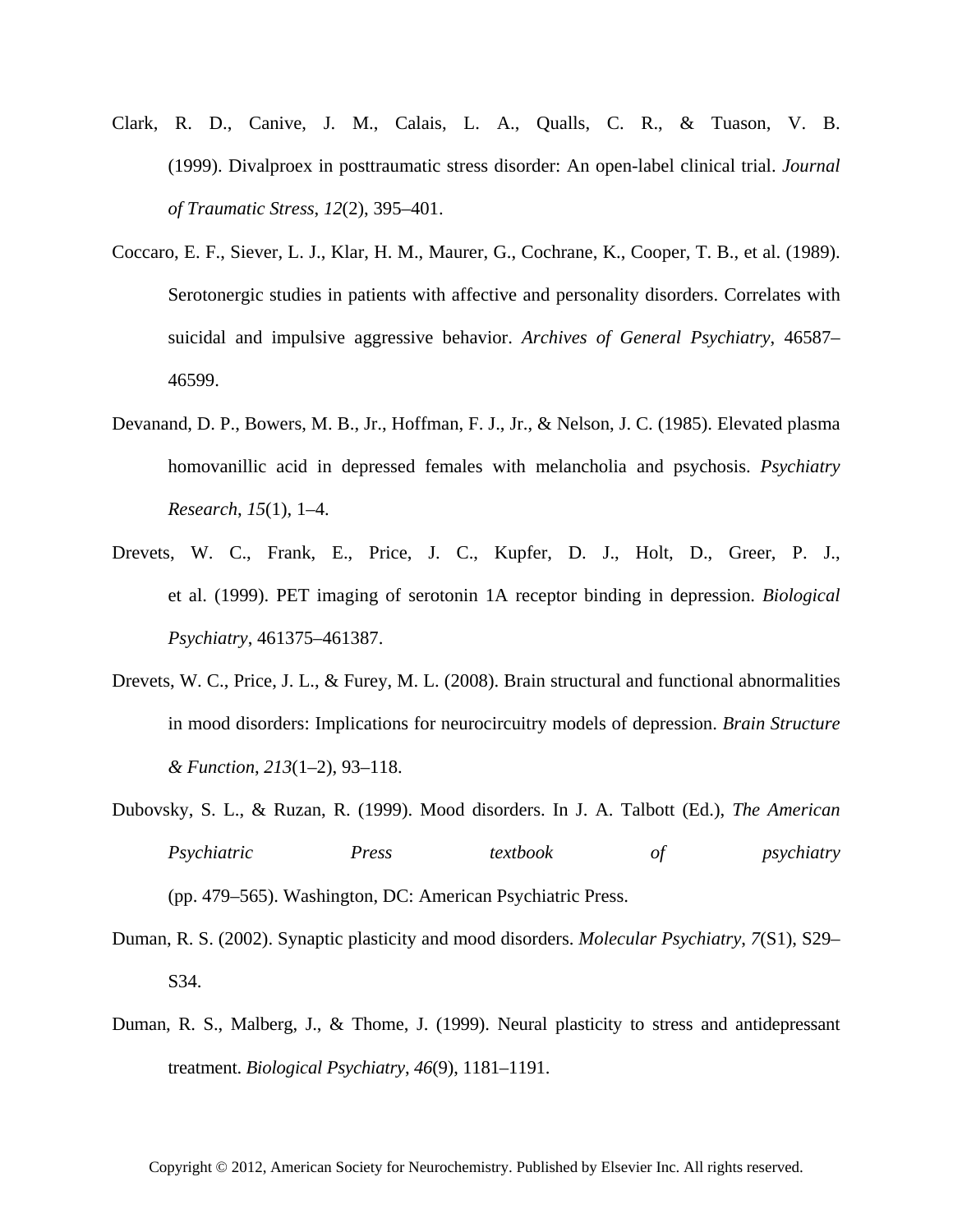- Duman, R. S., Malberg, J., Nakagawa, S., & D'Sa, C. (2000). Neuronal plasticity and survival in mood disorders. *Biological Psychiatry*, 48732–48739.
- Figurov, A., Pozzo-Miller, L. D., Olafsson, P., Wang, T., & Lu, B. (1996). Regulation of synaptic responses to high-frequency stimulation and LTP by neurotrophins in the hippocampus. *Nature*, *381*(6584), 706–709.
- Friedman, E., Hoau, Y. W., Levinson, D., Connell, T. A., & Singh, H. (1993). Altered platelet protein kinase C activity in bipolar affective disorder, manic episode. *Biological Psychiatry*, *33*(7), 520–525.
- Goodwin, F. K., Post, R. M., Dunner, D. L., & Gordon, E. K. (1973). Cerebrospinal fluid amine metabolites in affective illness: The probenecid technique. *The American Journal of Psychiatry*, *130*(1), 73–79.
- Gur, R. C., Gur, R. E., Resnick, S. M., Skolnick, B. E., Alavi, A., & Reivich, M. (1987). The effect of anxiety on cortical cerebral blood flow and metabolism. *Journal of Cerebral Blood flow and Metabolism*, *7*(2), 173–177.
- Haggerty, J. J., Jr., Simon, J. S., Evans, D. L., & Nemeroff, C. B. (1987). Relationship of serum TSH concentration and antithyroid antibodies to diagnosis and DST response in psychiatric inpatients. *The American Journal of Psychiatry*, *144*(11), 1491–1493.
- Heim, C., & Nemeroff, C. B. (2001). The role of childhood trauma in the neurobiology of mood and anxiety disorders: Preclinical and clinical studies. *Biological Psychiatry*, *49*(12), 1023–1039.
- Heinz, A., Ragan, P., Jones, D. W., Hommer, D., Williams, W., Knable, M. B., et al. (1998). Reduced central serotonin transporters in alcoholism. *The American Journal of Psychiatry*, *155*(11), 1544–1549.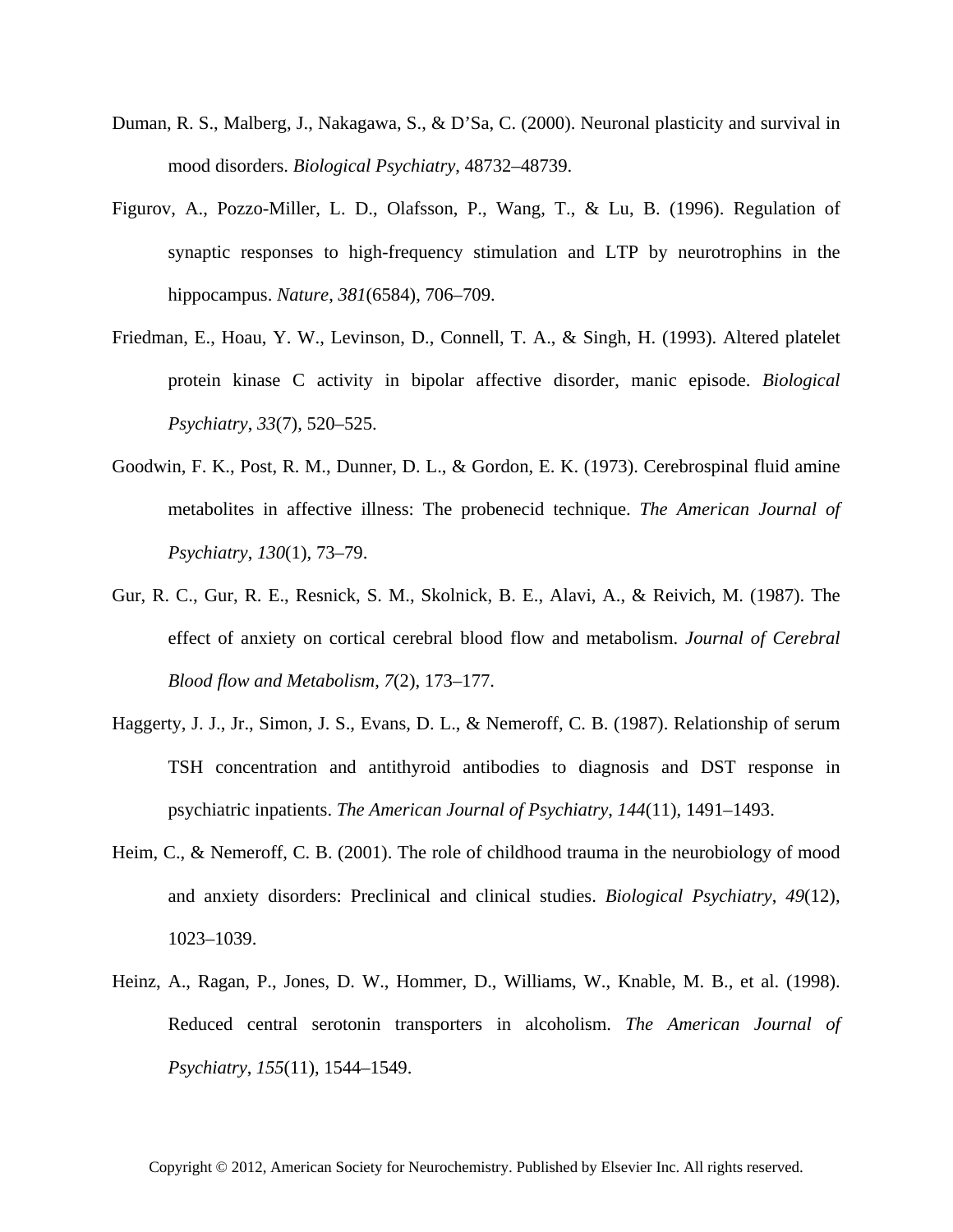- Higley, J. D., Thompson, W. W., Champoux, M., Goldman, D., Hasert, M. F., Kraemer, G. W., et al. (1993). Paternal and maternal genetic and environmental contributions to cerebrospinal fluid monoamine metabolites in Rhesus monkeys (*Macaca mulatta*). *Archives of General Psychiatry*, 50615–50623.
- Jackson, I. M. (1998). The thyroid axis and depression. *Thyroid: Official Journal of the American Thyroid Association*, *8*(10), 951–956.
- Jope, R. S. (1999). Anti-bipolar therapy: Mechanism of action of lithium. *Molecular Psychiatry*, *4*(2), 117–128.
- Kapur, S., & Mann, J. J. (1992). Role of the dopaminergic system in depression. *Biological Psychiatry*, *32*, 1–17.
- Kegeles, L. S., Malone, K. M., Slifstein, M., Ellis, S. P., Xanthopoulos, E., Keilp, J. G., et al. (2003). Response of cortical metabolic deficits to serotonergic challenge in familial mood disorders. *The American Journal of Psychiatry*, *160*(1), 76–82.
- Kessler, R. C., Berglund, P., Demler, O., Jin, R., Merikangas, K. R., & Walters, E. E. (2005). Lifetime prevalence and age-of-onset distributions of DSM-IV disorders in the National Comorbidity Survey Replication. *Archives of General Psychiatry*, *62*(6), 593–602.
- Kessler, R. C., Chiu, W. T., Demler, O., Merikangas, K. R., & Walters, E. E. (2005). Prevalence, severity, and comorbidity of 12-month DSM-IV disorders in the National Comorbidity Survey Replication. *Archives of General Psychiatry*, *62*(6), 617–627.
- Kiriike, N., Izumiya, Y., Nishiwaki, S., Maeda, Y., Nagata, T., & Kawakita, Y. (1988). TRH test and DST in schizoaffective mania, mania, and schizophrenia. *Biological Psychiatry*, *24*(4), 415–422.

Lazarus, J. H., McGregor, A. M., Ludgate, M., Darke, C., Creagh, F. M., & Kingswood, C. J.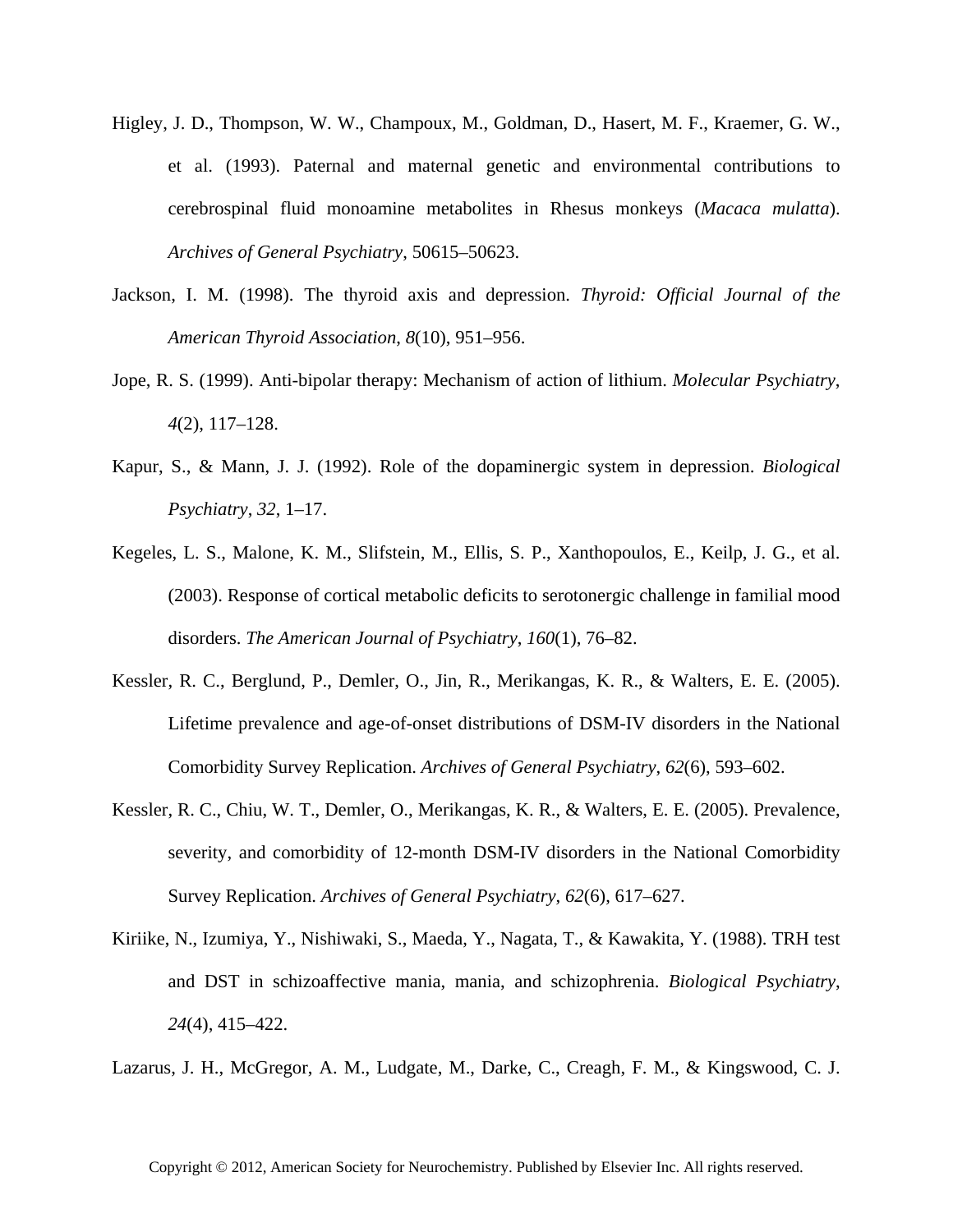(1986). Effect of lithium carbonate therapy on thyroid immune status in manic depressive patients: A prospective study. *Journal of Affective Disorders*, *11*(2), 155–160.

- Levine, J., Barak, Y., Gonzalves, M., Szor, H., Elizur, A., Kofman, O., et al. (1995). controlled trial of inositol treatment of depression. *The American Journal of Psychiatry*, *152*(5), 792–794.
- Lopez, J. F., Chalmers, D. T., Little, K. Y., & Watson, S. J. A. E. (1998). Bennett Research Award. Regulation of serotonin1A, glucocorticoid, and mineralocorticoid receptor in rat and human hippocampus: Implications for the neurobiology of depression. *Biological Psychiatry*, *43*(8), 547–573.
- Maas, J. W., Kocsis, J. H., Bowden, C. L., Davis, J. M., Redmond, D. E., Hanin, I., et al. (1982). Pre-treatment neurotransmitter metabolites and response to imipramine or amitriptyline treatment. *Psychological Medicine*, 1237–1243.
- Malone, K. M., Corbitt, E. M., Li, S., & Mann, J. J. (1996). Prolactin response to fenfluramine and suicide attempt lethality in major depression. *The British Journal of Psychiatry*, 168324–168329.
- Manji, H. K., & Chen, G. (2002). PKC MAP kinases and the bcl-2 family of proteins as longterm targets for mood stabilizers. *Molecular Psychiatry*, *7*(Suppl. 1), S46–S56.
- Manji, H. K., & Lenox, R. H. (2000). Signaling. Cellular insights into the pathophysiology of bipolar disorder. *Biological Psychiatry*, 8518–8530.
- Mann, J. J., & Arango, V. (1999). Abnormalities of brain structure and function in mood disorders. In D. S. Charney, E. J. Nestler & B. S. Bunney (Eds.), *Neurobiology of mental illness* (pp. 385–393). New York: Oxford University Press.

Mann, J. J., Huang, Y. Y., Underwood, M. D., Kassir, S. A., Oppenheim, S., Kelly, T. M., et al.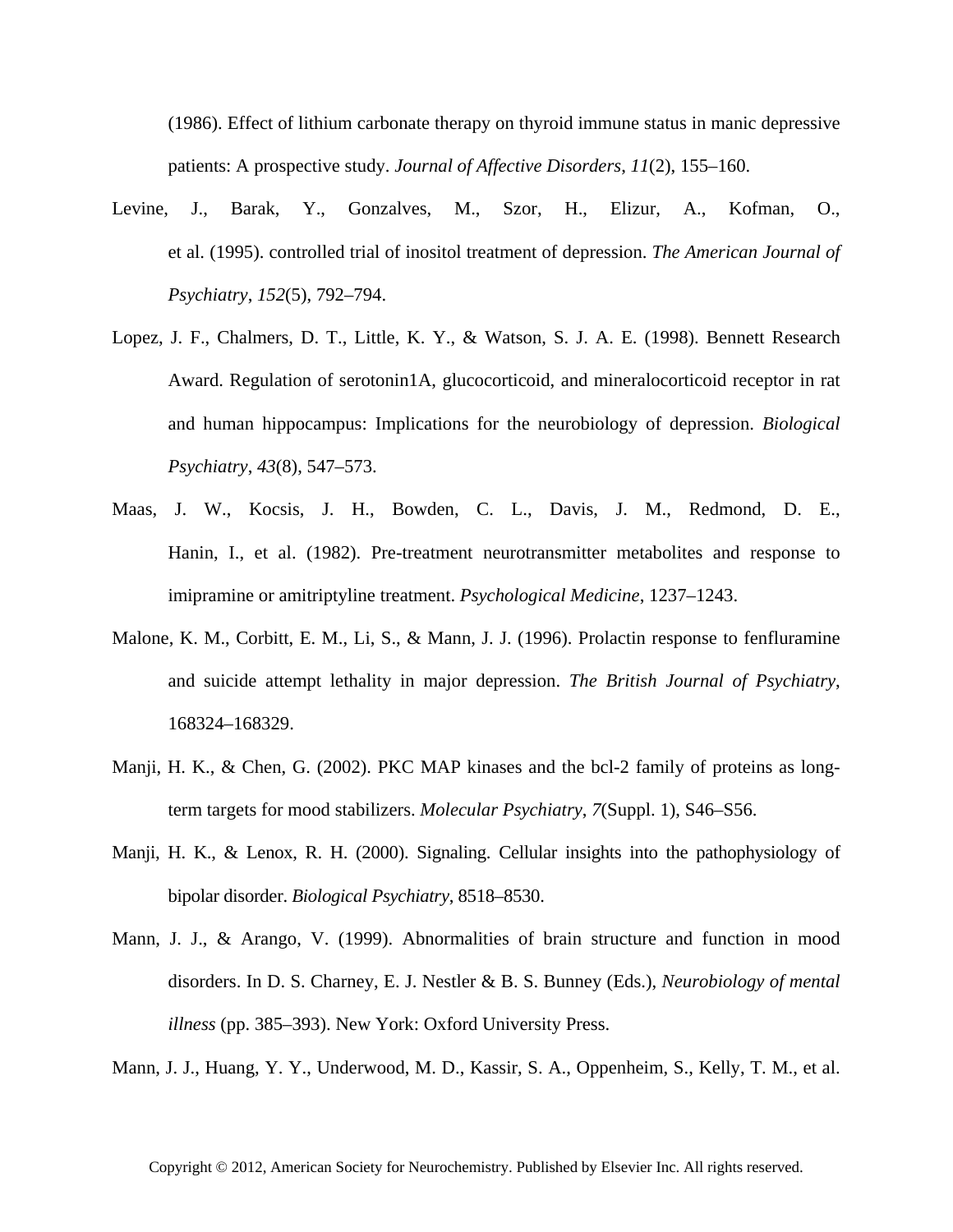(2000). A serotonin transporter gene promoter polymorphism (5-HTTLPR) and prefrontal cortical binding in major depression and suicide. *Archives of General Psychiatry*, *57*(8), 729–738.

- Milad, M. R., & Quirk, G. J. (2002). Neurons in medial prefrontal cortex signal memory for fear extinction. *Nature*, *420*(6911), 70–74.
- Mintun, M. A., Sheline, Y. I., Moerlein, S. M., Vlassenko, A. G., Huang, Y., & Snyder, A. Z. (2004). Decreased hippocampal 5-HT2A receptor binding in major depressive disorder: *In vivo* measurement with [18F]altanserin positron emission tomography. *Biological Psychiatry*, *55*(3), 217–224.
- Mueller, T. I., Leon, A. C., Keller, M. B., Solomon, D. A., Endicott, J., Coryell, W., et al. (1999). Recurrence after recovery from major depressive disorder during 15 years of observational follow-up. *The American Journal of Psychiatry*, *156*(7), 1000–1006.
- Muller, J. C., Pryor, W. W., Gibbons, J. E., & Orgain, E. S. (1955). Depression and anxiety occurring during Rauwolfia therapy. *Journal of the American Medical Association*, *159*(9), 836–839.
- Ontiveros, A., Fontaine, R., Breton, G., Elie, R., Fontaine, S., & Dery, R. (1989). Correlation of severity of panic disorder and neuroanatomical changes on magnetic resonance imaging. *The Journal of Neuropsychiatry and Clinical Neurosciences*, *1*(4), 404–408.
- Oquendo, M. A., Barrera, A., Ellis, S. P., Li, S., Burke, A. K., Grunebaum, M., et al. (2004). Instability of symptoms in recurrent major depression: A prospective study. *The American Journal of Psychiatry*, *161*(2), 255–261.
- Owens, M. J., Morgan, W. N., Plott, S. J., & Nemeroff, C. B. (1997). Neurotransmitter receptor and transporter binding profile of antidepressants and their metabolites. *The Journal of*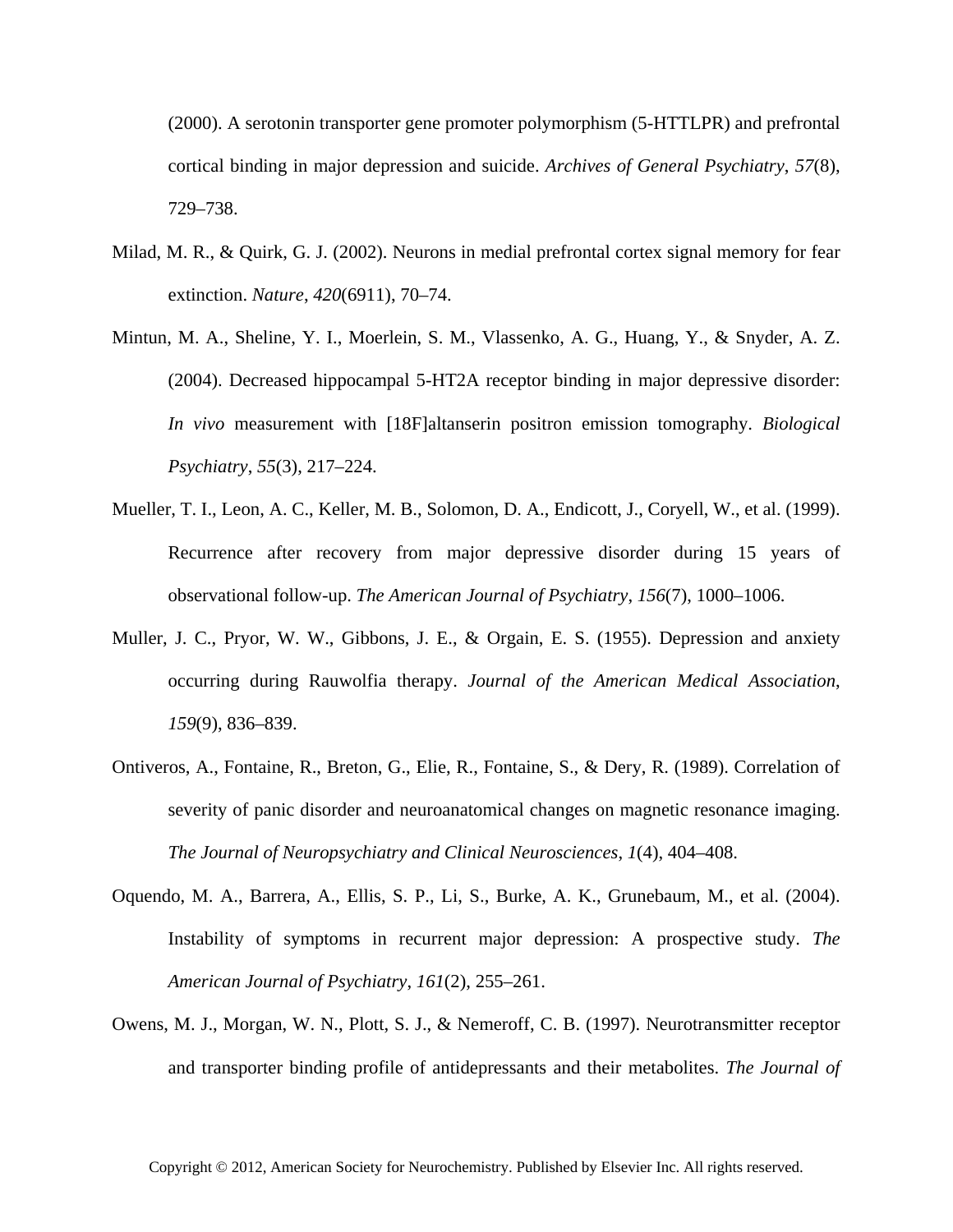*Pharmacology and Experimental Therapeutics*, *283*(3), 1305–1322.

- Pande, A. C., Greiner, M., Adams, J. B., Lydiard, R. B., & Pierce, M. W. (1999). Placebocontrolled trial of the CCK-B antagonist, CI-988, in panic disorder. *Biological Psychiatry*, *46*(6), 860–862.
- Parsey, R. V., Oquendo, M. A., Ogden, R. T., Olvet, D. M., Simpson, N., Huang, Y. Y., et al. (2006). Altered serotonin 1A binding in major depression: A [carbonyl-C-11]WAY100635 positron emission tomography study. *Biological Psychiatry*, *59*(2), 106– 113.
- Petty, F., & Schlesser, M. A. (1981). Plasma GABA in affective illness. A preliminary investigation. *Journal of Affective Disorders*, *3*(4), 339–343.
- Potter, W., Grossman, G., & Rudorfer, M. (1993). Noradrenergic function in depressive disorders. In D. J. Kupfer (Ed.), *Biology of depressive disorder, Part A: A system perspective* (pp. 1–27). New York: Plenum Press.
- Price, L. H., Charney, D. S., Rubin, A. L., & Heninger, G. R. (1986). Alpha 2-adrenergic receptor function in depression. The cortisol response to yohimbine. *Archives of General Psychiatry*, *43*(9), 849–858.
- Rosel, P., Arranz, B., San, L., Vallejo, J., Crespo, J. M., & Urretavizcaya, M., et al. (2000). Altered 5-HT<sub>2A</sub> binding sites and second messenger inositol trisphosphate  $(\text{IP}_3)$  levels in hippocampus but not in frontal cortex from depressed suicide victims. *Psychiatry Research: Neuroimaging*, *99*(3), 173–181.
- Sapolsky, R. M. (2000). Glucocorticoids and hippocampal atrophy in neuropsychiatric disorders. *Archives of General Psychiatry*, *57*(10), 925–935.

Siever, L. J., Trestman, R. L., Coccaro, E. F., Bernstein, D., Gabriel, S. M., Owen, K., et al.